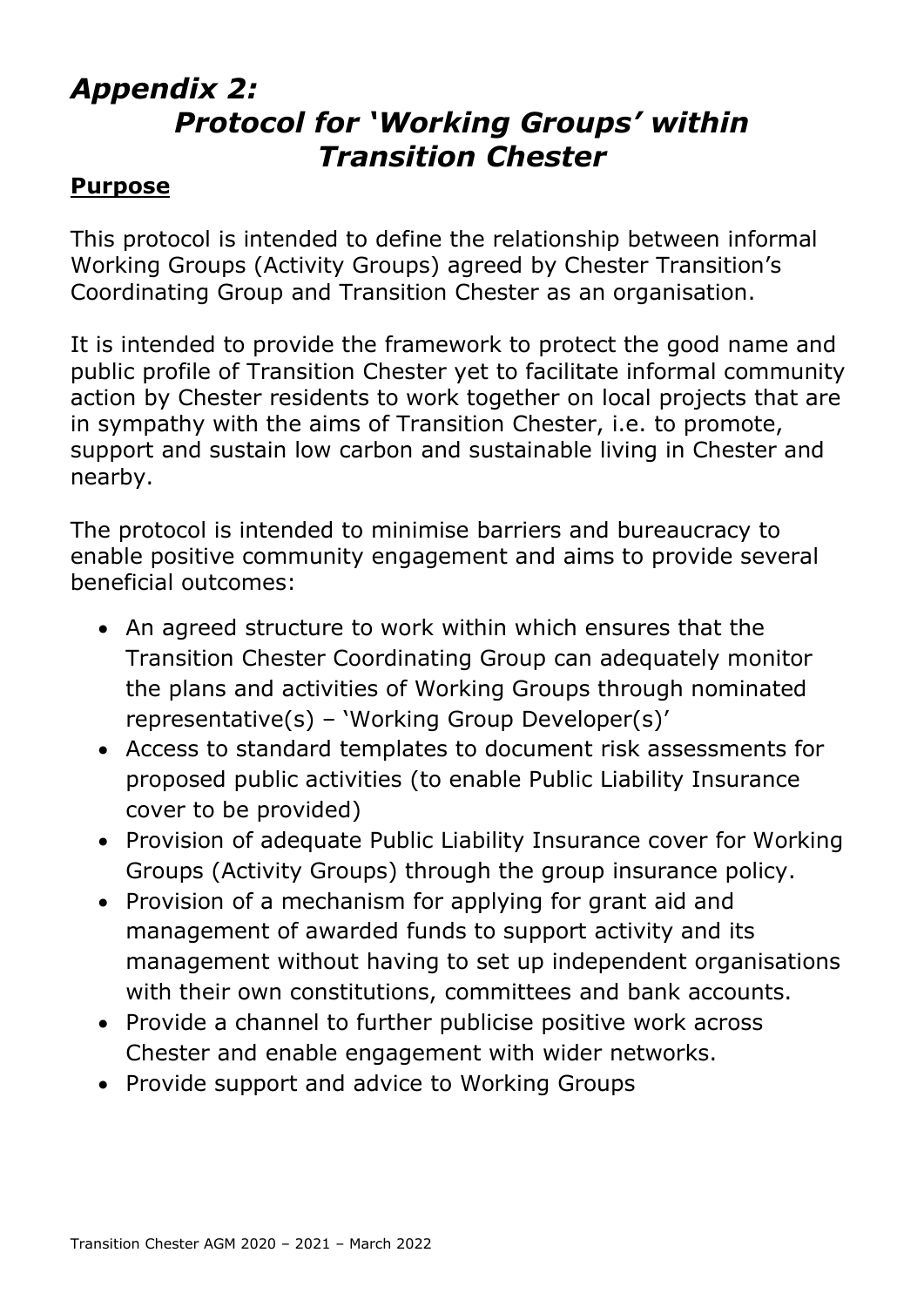

### Coordinating Group

The Coordinating Group will:

- Provide a means through the Transition Chester bank account to apply for grant aid for approved projects and arrange for payments as required with appropriate accounting in place.
- Provide adequate Public Liability Insurance cover through the Transition Chester group policy for approved public activities being carried out by the Activity Group.
- Provide a template structure in order to carry out relevant risk assessments of group activities involving volunteers.
- Provide assistance in establishing appropriate safeguarding procedures as necessary.
- Support the activities of Working Groups by facilitating access to appropriate training where necessary.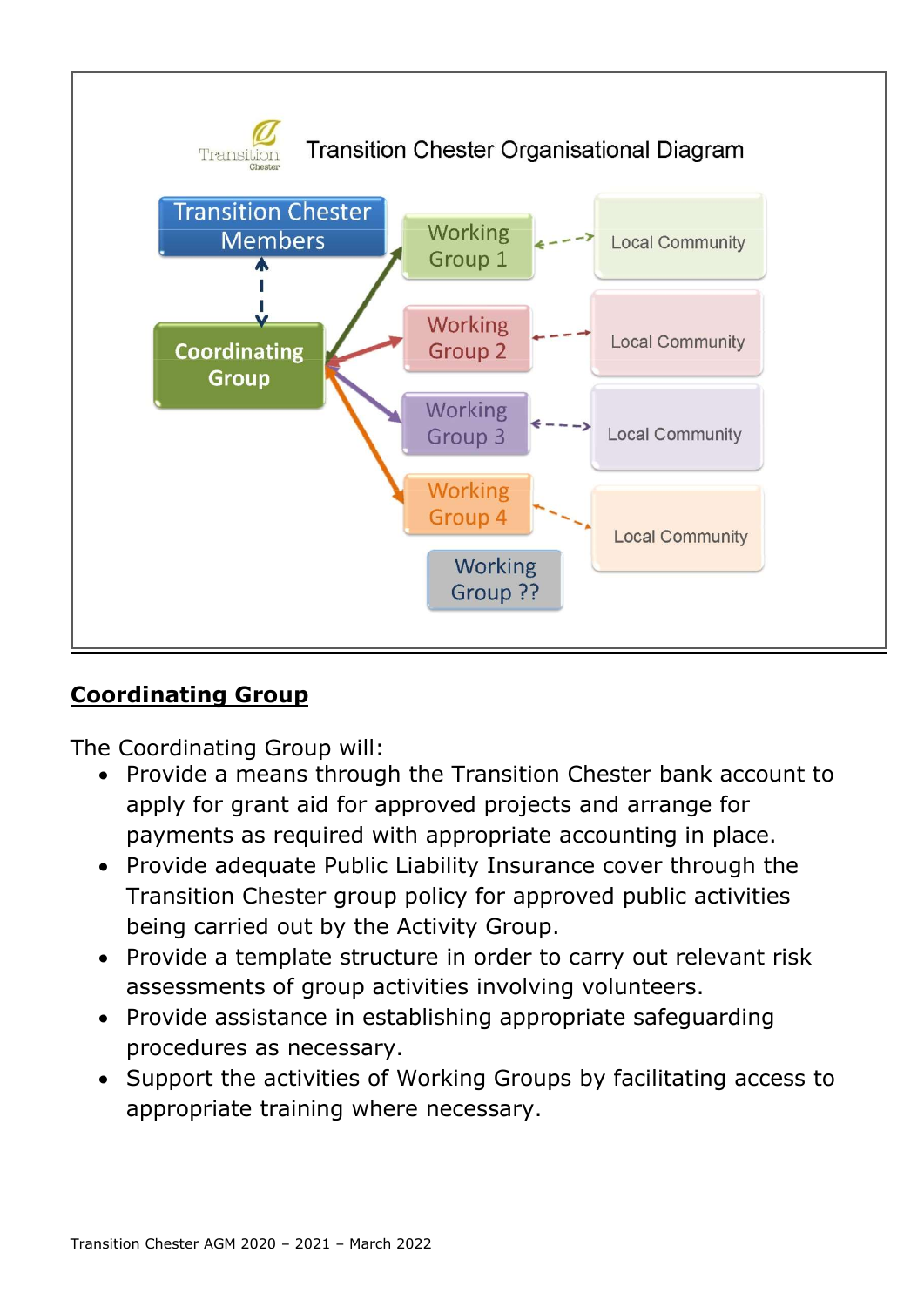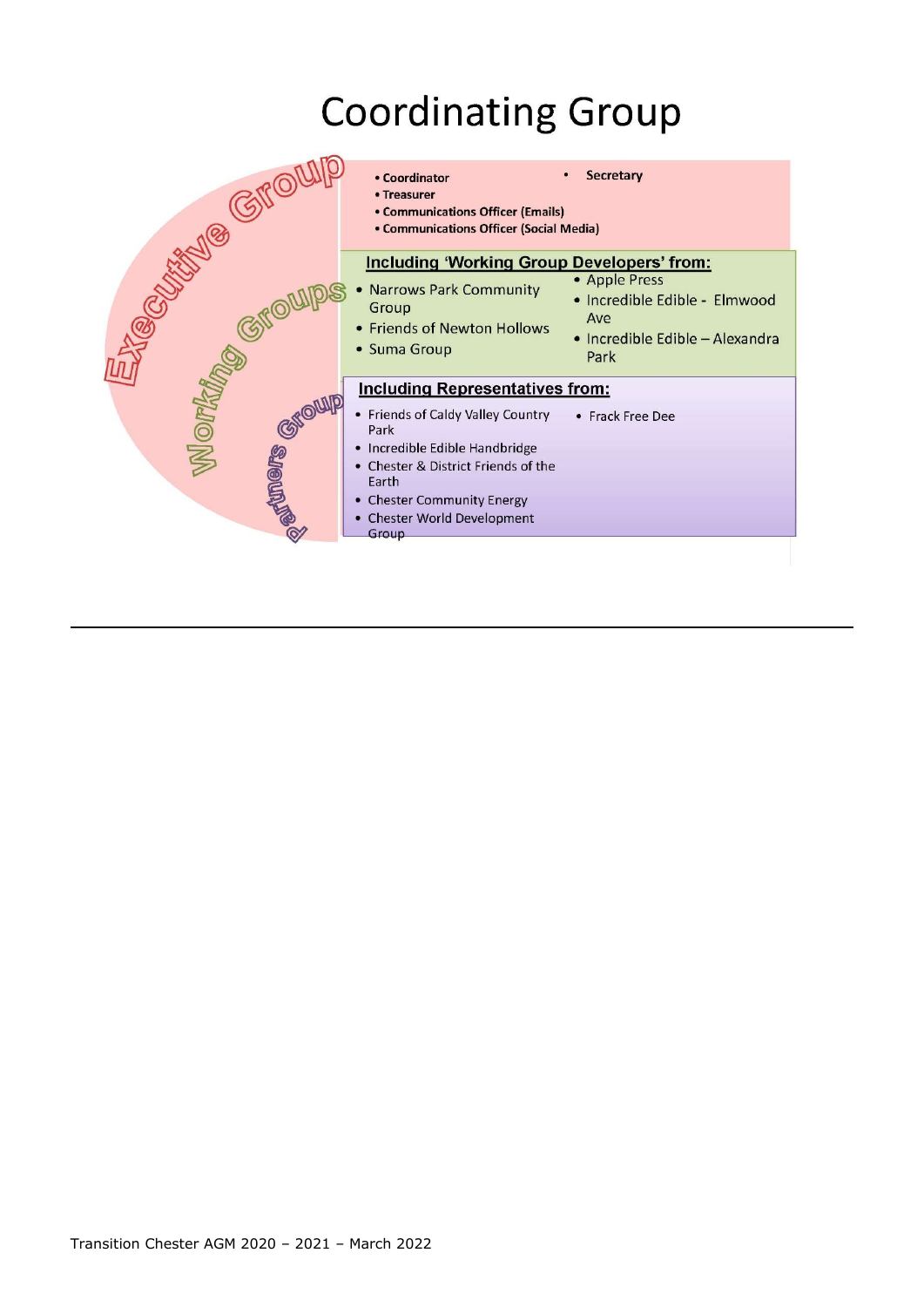## Working Group

The approved Working Group will:

- $\triangleright$  Provide (and if required, update) the contact details of a minimum of at least one local 'Working Group Developer' (including phone number, email address and postal address).
- $\triangleright$  Provide contact details of a minimum of two other volunteers (not including the local Developer) who are actively involved with the project.
- $\triangleright$  Carry out risk assessments of any proposed public activity involving local volunteers using the template provided and send these to the Coordinator of Transition Chester (or other nominated person).
- $\triangleright$  Provide brief written update reports to the Coordinating Group (via the Working Group Developer) including activity carried out and proposals for future activity. The Coordinating Group usually meets 4 times each year.
- Actively work with the Transition Chester Coordinator or other members of the Coordinating Group in the development and submission of any applications for grant aid or potential donations to assist with implementing agreed projects.
- $\triangleright$  Where necessary to set up and document appropriate and effective Safeguarding Procedures in relation to the volunteers involved with the Group for any vulnerable adults or children who may be involved in activities. To pass on the details to the Coordinating Group through the Developer or other nominated person.
- $\ge$  Ensure that, in carrying out its activities, it does not carry out actions to the detriment and good reputation of Transition Chester.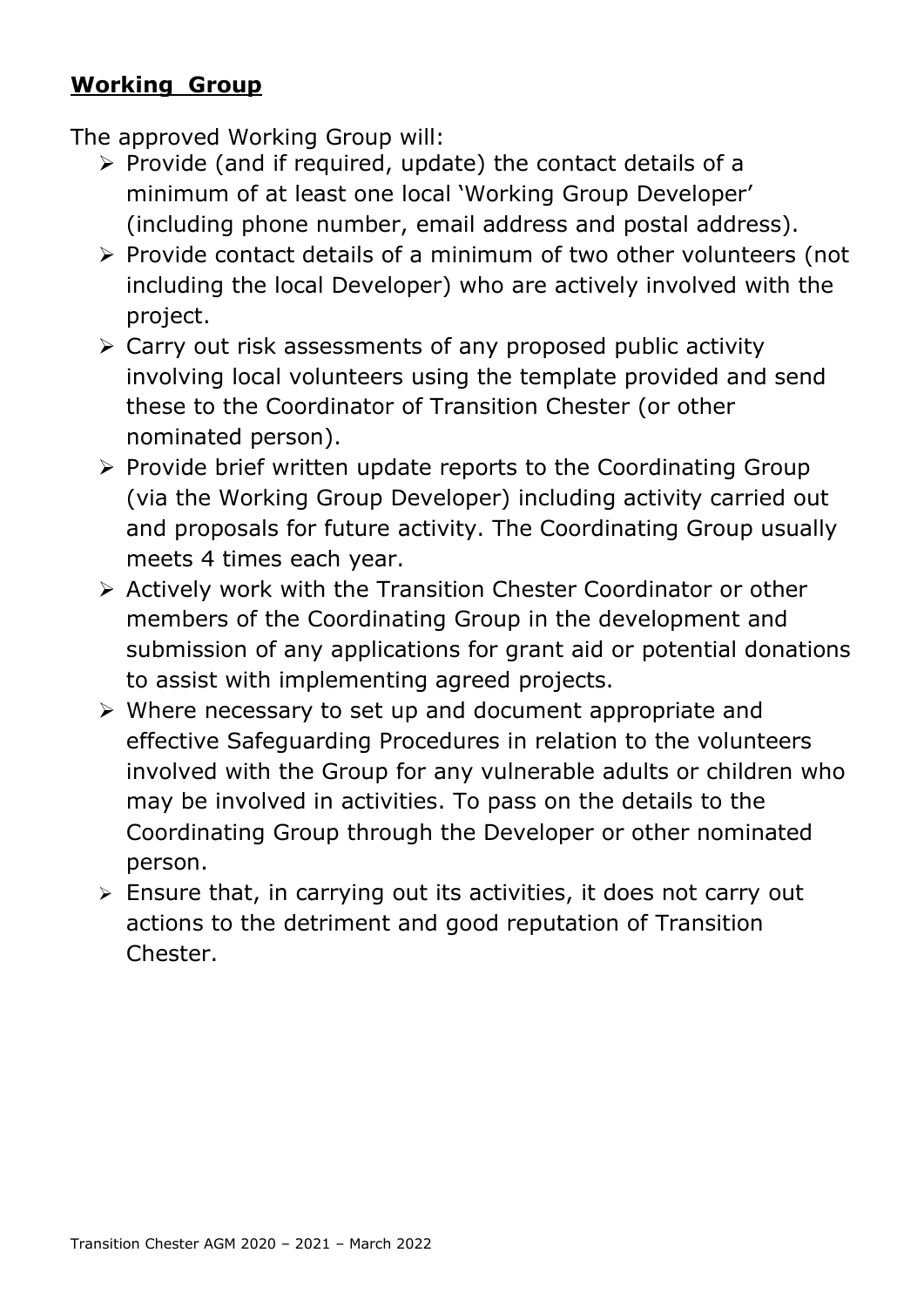### The Name of the Working Group is:

The purpose of the Working Group is: (briefly state in no more than 250 words):

### The main 'Developer (s) and contact(s) for the Working Group is/are:

| Name:          |
|----------------|
| <b>Address</b> |
|                |
|                |
| Email address  |

#### The following people are key volunteers with the Working Group (Minimum of 2)

(not including the Coordinator)

Name 1 (Email address) Name 2 (Email Address) Name 3 (Email address)